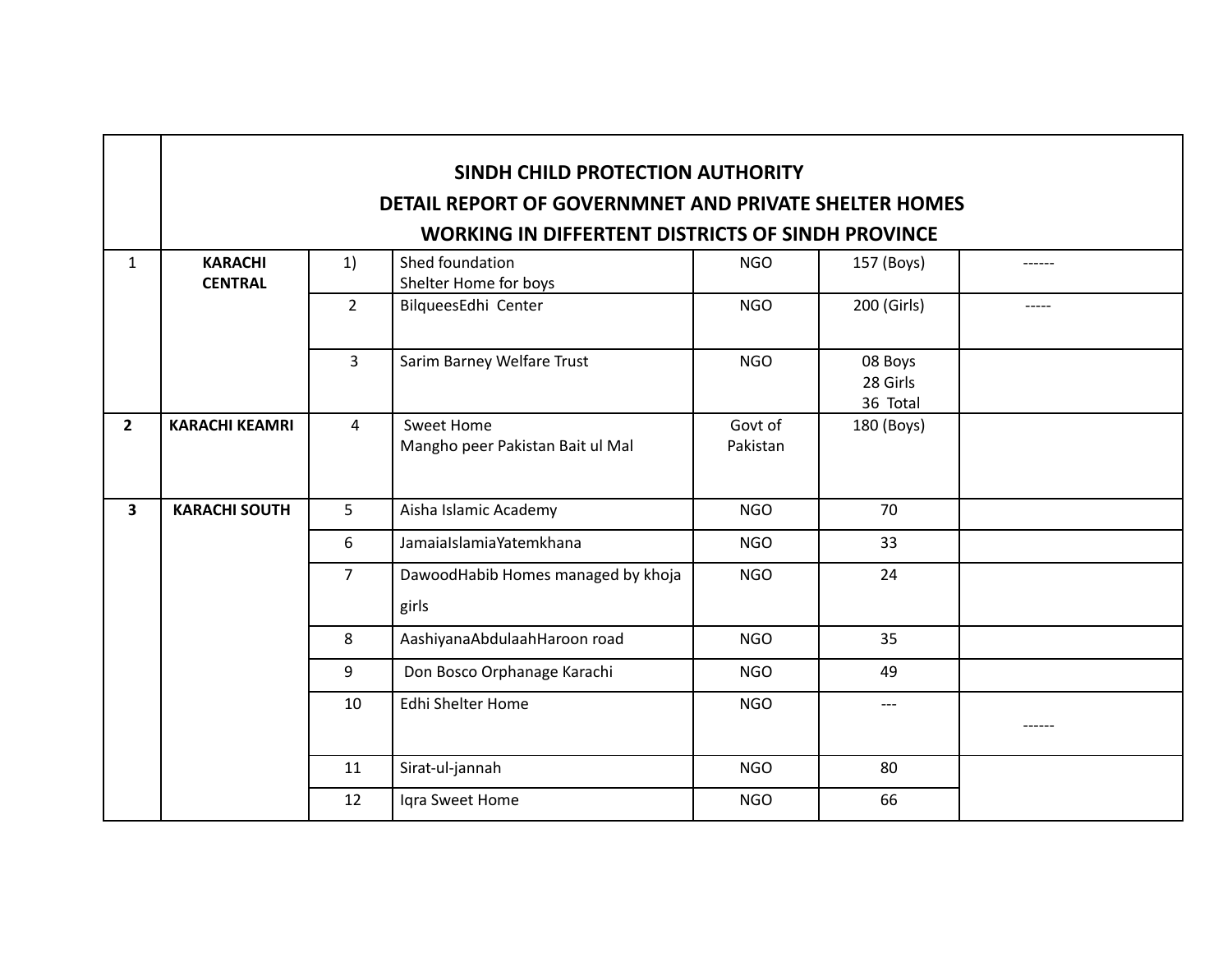| 4                       | <b>KARACHI LANDHI</b><br><b>KORANGI</b> | 13  | Mona GharShaukatulislam                    | <b>NGO</b> | 30-boys               | ------     |
|-------------------------|-----------------------------------------|-----|--------------------------------------------|------------|-----------------------|------------|
|                         |                                         |     |                                            |            | 40-girls              |            |
|                         |                                         | 14  | Farzana Shelter Home                       | <b>NGO</b> | 20-boys               | --------   |
|                         |                                         |     |                                            |            | 30-girls              |            |
|                         |                                         | 15. | My Home Al Mustafa                         | <b>NGO</b> | 94-boys               | ---------  |
|                         |                                         | 16  | Edhi Shelter Home                          | <b>NGO</b> | 34-boys               |            |
|                         |                                         |     |                                            |            |                       | --------   |
|                         |                                         |     |                                            |            |                       |            |
| 5                       | <b>KARACHI WEST</b>                     | 17  | Shelter Home for Boys Gulshan<br>-e-Maymar | <b>NGO</b> | 70                    |            |
|                         |                                         | 18  | <b>Edhi Foundation</b>                     | <b>NGO</b> | 45                    | $---$      |
| 6                       | <b>KARACHI MALIR</b>                    | 19  | Edhi Child Home (Disable)                  | <b>NGO</b> | 160                   | ---        |
|                         |                                         | 20  | <b>FIXIT Family Orphanage</b>              | <b>NGO</b> | 17                    | Functional |
|                         |                                         | 21  | Dar ulAtfal (Al-Binat) Shanti Nagar        | SWD, GoS   | 19                    | ---        |
|                         |                                         | 22  | Dar ulSukoon                               | <b>NGO</b> | 160 Boys<br>240 Girls |            |
|                         |                                         | 23  | HussainiYateemKhana                        | <b>NGO</b> | 70                    |            |
| $\overline{\mathbf{z}}$ | <b>KARACHI EAST</b>                     | 24  | Anjuman e Hayat ul Islam Shelter Home      | <b>NGO</b> | 80-boys               | Functional |
|                         |                                         | 25  | Kashan e Atfal Shelter Home                | <b>NGO</b> | 180-girls             |            |
| 8                       | <b>HYDERABAD</b>                        | 26  | Dar ulAtfal                                | SWD, GoS   | 25 Boys               | Functional |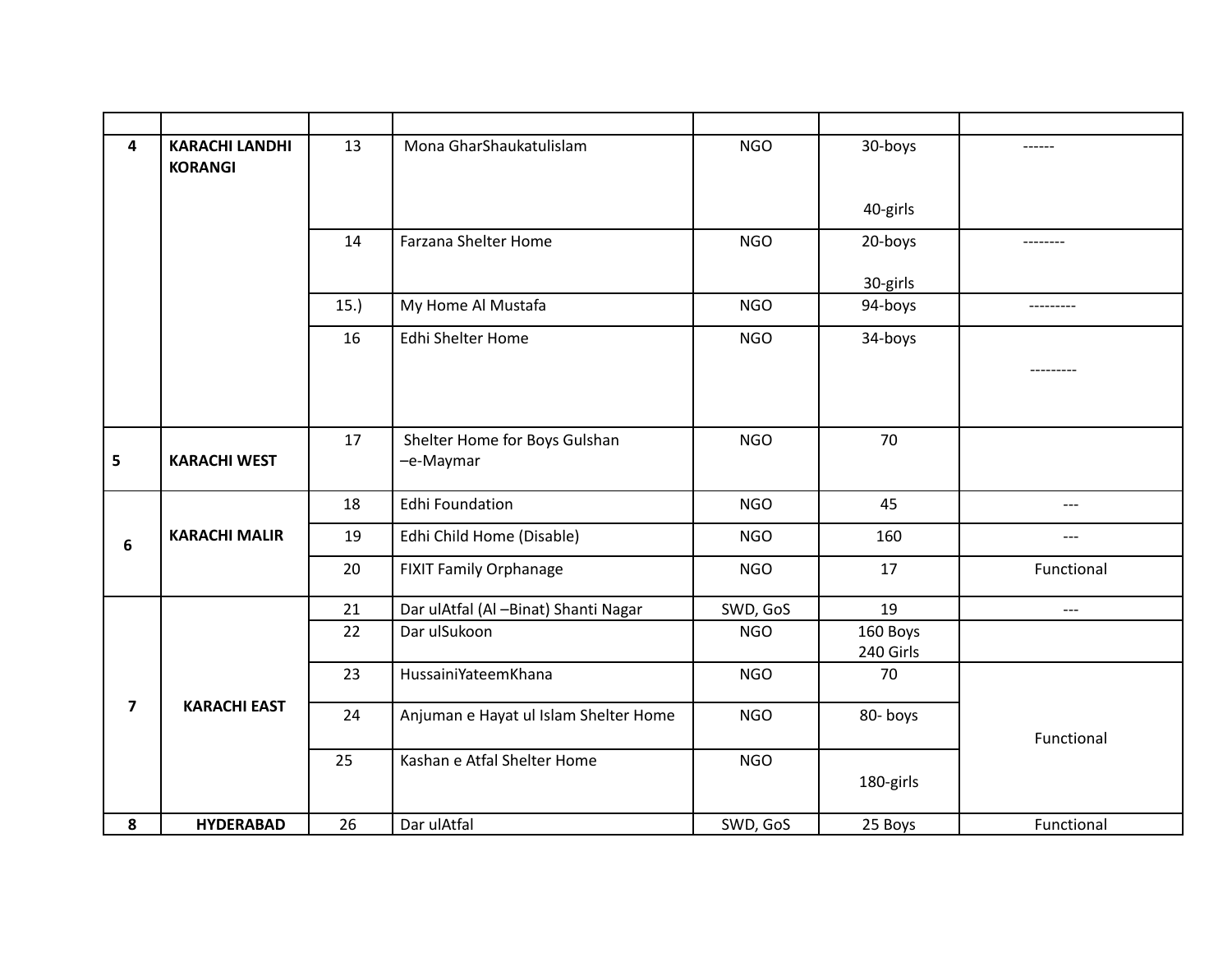|    |                       | 27 | Dar ulEhsas Bait ul Mal              | Govt. of   | 69       |                           |
|----|-----------------------|----|--------------------------------------|------------|----------|---------------------------|
|    |                       |    |                                      | Pakistan   |          |                           |
| 9  | <b>THATTA</b>         |    | -Nil-                                | $---$      | $---$    | $---$                     |
| 10 | <b>BADIN</b>          |    |                                      |            |          |                           |
| 11 | <b>SUJAWAL</b>        |    |                                      |            |          |                           |
| 12 | <b>TANDO ALLAHYAR</b> |    | $---$                                | $---$      | $---$    | $---$                     |
| 13 | <b>MATIARI</b>        | 28 | Aghosh                               | <b>NGO</b> |          | <b>Under Construction</b> |
|    |                       |    | Khidmat e Kalq Foundation            |            |          |                           |
| 14 | <b>JAMSHORO</b>       | 29 | SOS Children Village                 | <b>NGO</b> | 67 Boys  | Functional                |
|    |                       |    |                                      |            | 31 Girls |                           |
|    |                       |    |                                      |            | 98 Total |                           |
| 15 | <b>DADU</b>           |    | $\overline{a}$                       |            |          |                           |
| 16 | <b>MIRPURKHAS</b>     | 30 | <b>Sweet Home</b>                    | Govt. Of   | 100 Boys | Functional                |
|    |                       |    | Pakistan Bait-ul-Maal                | Pakistan   |          |                           |
| 17 | <b>UMERKOT</b>        |    | -Nil-                                | $---$      | $---$    | $---$                     |
| 18 | <b>SANGHAR</b>        |    | -Nil-                                | $---$      | $---$    | $---$                     |
| 19 | MITHI/THARPARK        |    |                                      |            | —        |                           |
|    | <b>AR</b>             |    |                                      |            |          |                           |
| 20 | <b>TANDOO</b>         | 31 | Dar ulEhsas                          | Govt. of   | 100 Boys | Functional                |
|    | <b>MOHAMMAD</b>       |    | Bait-ul-Maal Pa kistan               | Pakistan   |          |                           |
|    | <b>KHAN</b>           |    |                                      |            |          |                           |
| 21 | <b>BENAZIRABAD</b>    | 32 | Sweet Home Pakistan Bait ul Mal      | Govt. of   | 100 Boys | Functional                |
|    |                       |    |                                      | Pakistan   |          |                           |
| 22 | <b>NAUSHAHRO</b>      |    | $---$                                | ---        | $---$    | ---                       |
|    | <b>FEROZ</b>          |    |                                      |            |          |                           |
| 23 | <b>SUKKUR</b>         | 33 | Dar ulAtfal                          | SWD, GoS   | 12 Boys  |                           |
|    |                       | 34 | Fairy Home Airport Road Sukkur       | <b>NGO</b> | 41       |                           |
|    |                       | 35 | Dar ulEhsas                          | Govt of    | 101      |                           |
|    |                       |    | Pakistan Bait ul Mal                 | Pakistan   |          | Functional                |
|    |                       |    |                                      |            |          |                           |
|    |                       | 36 | YateemKhanaAnjuman-e-Shoukat-ul-Isla | <b>NGO</b> | 15       |                           |
|    |                       |    | m, Sukkur                            |            |          |                           |